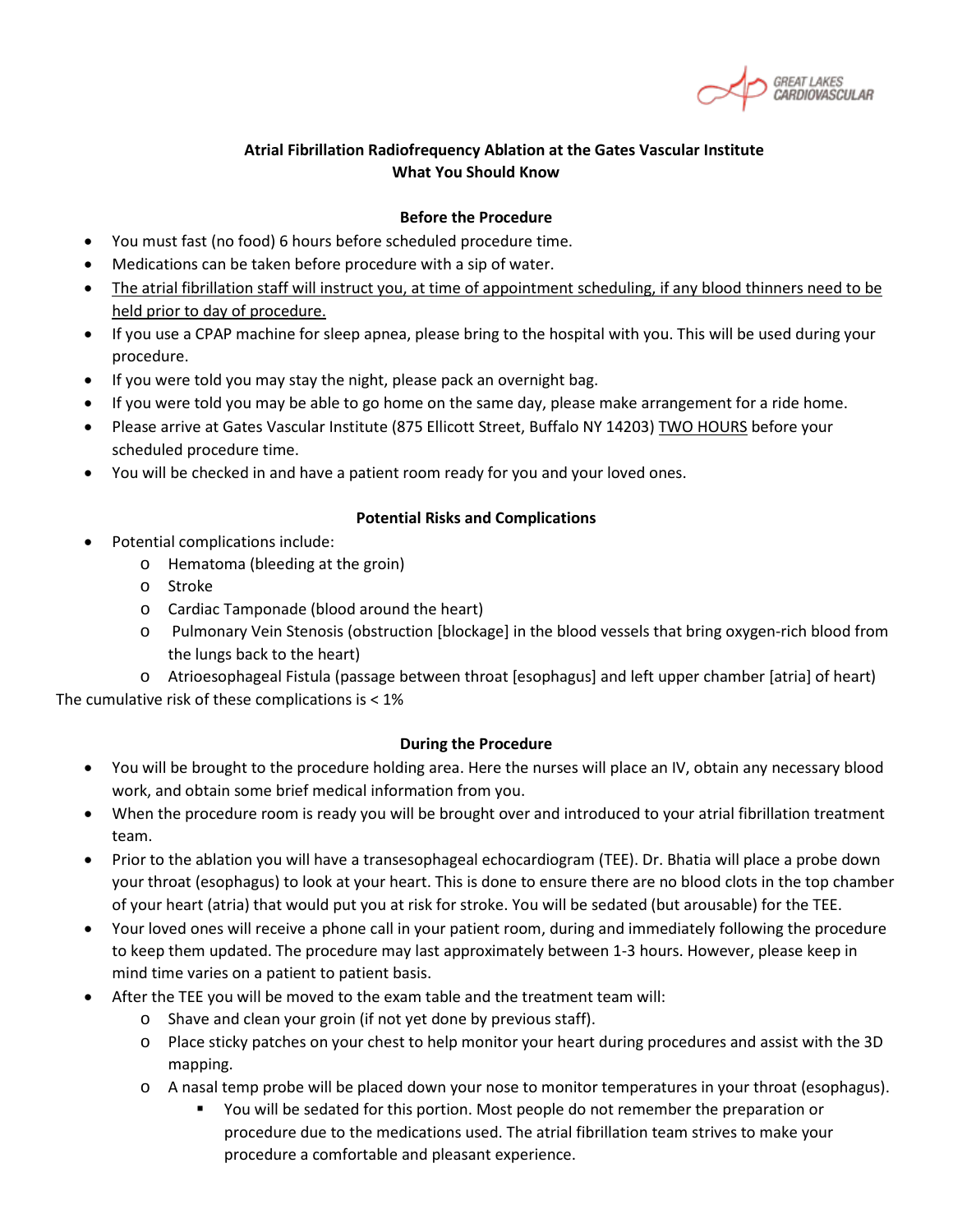#### **After the Procedure**

- You will be brought down to your room to recover.
- A provider from the Atrial fibrillation team will be down within a few hours to check on you and go over discharge with you (if going home same day).
- No strenuous activity for 5 days. May Resuming driving and light activity the next day.
- You may have recurrence of atrial fibrillation within the first 3 months, this is normal and not considered an ablation failure. If you feel you have been in atrial fibrillation longer than 24 hours (within first 3 months), please call the Afib Clinic at 859-AFIB (2342). A cardioversion (synchronized shock) may be done to assist getting you back into a normal rhythm.
- If you were placed on antiarrhythmic medications you may be instructed to continue these for 3 months or longer.
- If you were placed on anticoagulants you will take these daily for a minimum of 3 months. Depending on your risk factors, you may need to be on anticoagulants long-term to help prevent stroke.

#### Follow up appointments

- 1 month after ablation
- 3 months after ablation
- 6 months after ablation
- After 6 months, you may be asked to have routine follow ups every 6 months to 1 year.

This follow ups may change on a patient to patient basis.

Please feel free to call the Atrial Fibrillation Clinic with any questions or concerns.

Your Atrial Fibrillation Team